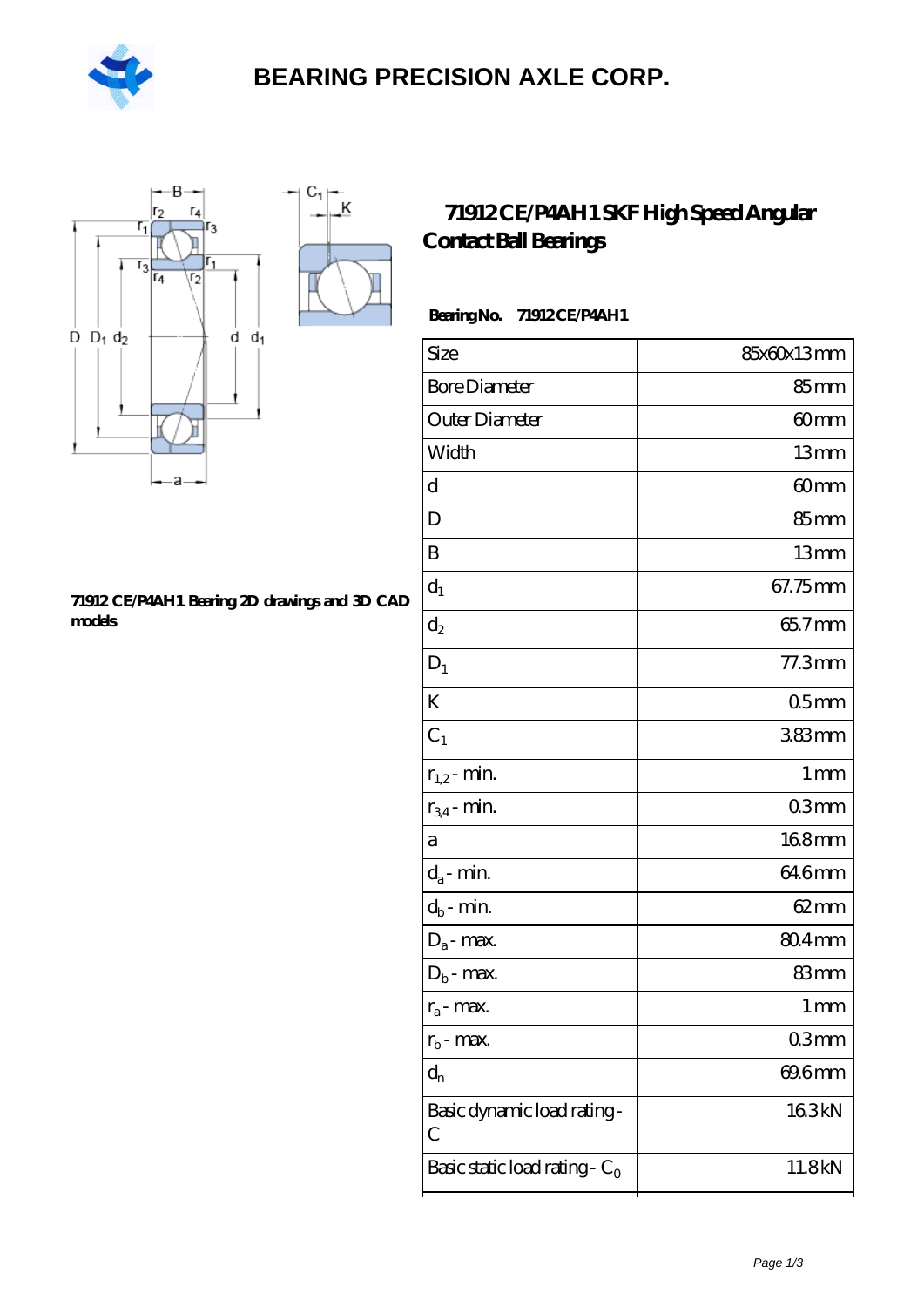

# **[BEARING PRECISION AXLE CORP.](https://m.hilalanaokulu.com)**

| Fatigue load limit - Pu                  | 05kN              |
|------------------------------------------|-------------------|
| Limiting speed for grease<br>lubrication | 22000r/min        |
| Limiting speed for oil<br>lubrication    | 34000mm/min       |
| Ball - $D_w$                             | $7.938$ mm        |
| $Ball - z$                               | 23                |
| $G_{ref}$                                | $25$ cm $3$       |
| Calculation factor - $f_0$               | 85                |
| Preload class $A - G_A$                  | 87N               |
| Preload class $B - G_B$                  | 262N              |
| Preload class $C - G_C$                  | 523N              |
| Calculation factor - f                   | 1.13              |
| Calculation factor - f                   | 1                 |
| Calculation factor - $f_{2A}$            | 1                 |
| Calculation factor - $f_{2B}$            | 1.04              |
| Calculation factor - $f_{\chi}$          | 1.08              |
| Calculation factor - $f_{HC}$            | 1                 |
| Preload class A                          | 47N/micron        |
| Preload class B                          | 73N/micron        |
| Preload class C                          | 100N/micron       |
| $d_1$                                    | 67.75mm           |
| $\mathrm{d}_2$                           | 65.7mm            |
| $D_1$                                    | $77.3$ mm         |
| C <sub>1</sub>                           | $383$ mm          |
| $r_{1,2}$ min.                           | $1 \,\mathrm{mm}$ |
| $r_{34}$ min.                            | 03mm              |
| $d_a$ min.                               | 64.6mm            |
| $d_h$ min.                               | 62 mm             |
| $D_a$ max.                               | 804mm             |
| $Db$ max.                                | 83mm              |
|                                          |                   |